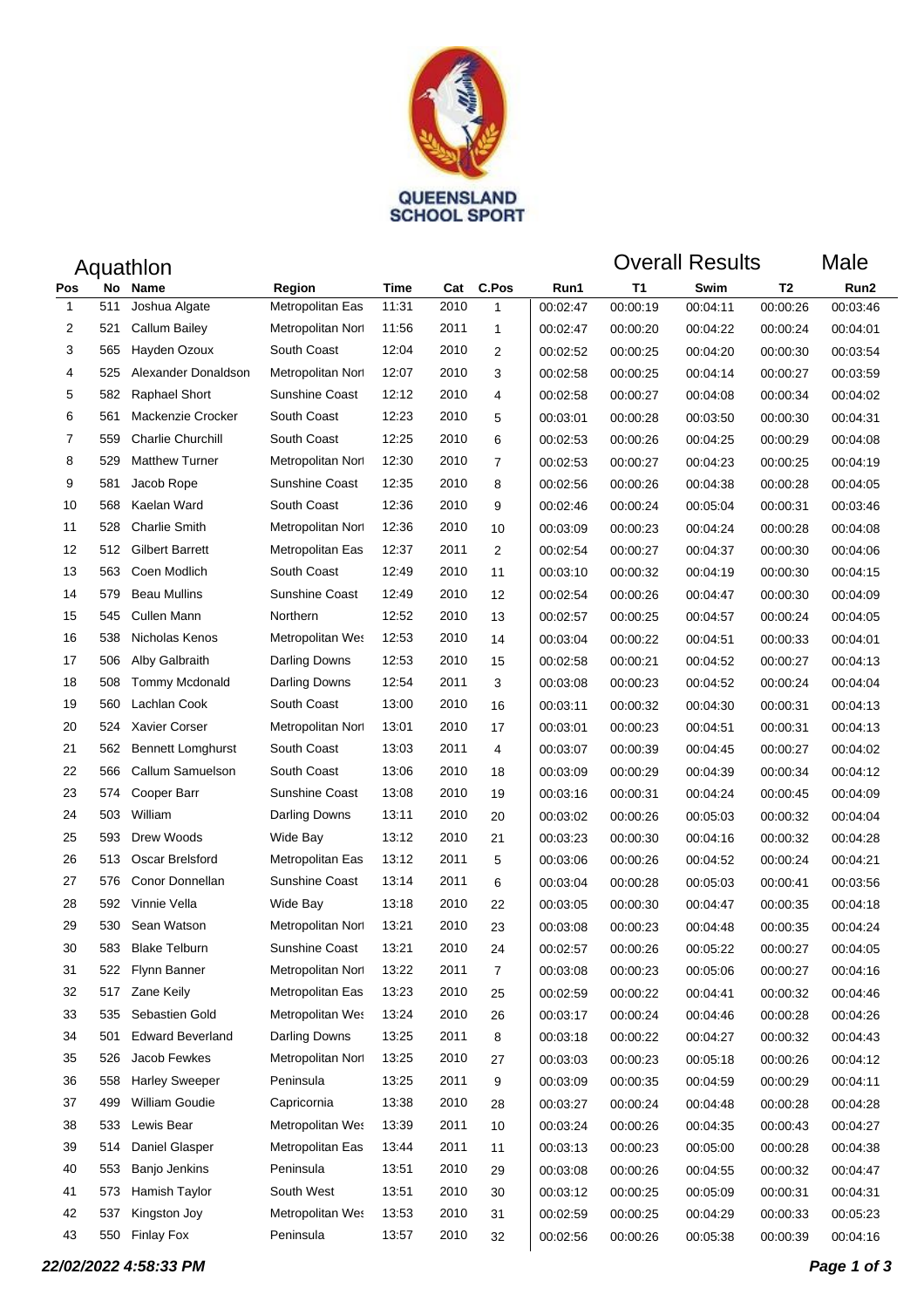

| Aquathlon          |     |                         |                       |       |      |       |          | <b>Overall Results</b> |          |          | Male     |
|--------------------|-----|-------------------------|-----------------------|-------|------|-------|----------|------------------------|----------|----------|----------|
| Pos<br>No.<br>Name |     |                         | Region                | Time  | Cat  | C.Pos | Run1     | Τ1                     | Swim     | T2       | Run2     |
| 44                 | 527 | Joshua Lambert          | Metropolitan Nort     | 13:58 | 2011 | 12    | 00:03:30 | 00:00:25               | 00:04:38 | 00:00:40 | 00:04:42 |
| 45                 | 587 | Cooper Dale             | Wide Bay              | 13:59 | 2010 | 33    | 00:03:04 | 00:00:26               | 00:06:00 | 00:00:27 | 00:04:00 |
| 46                 | 555 | Liam Quabba             | Peninsula             | 13:59 | 2010 | 34    | 00:03:06 | 00:00:28               | 00:05:36 | 00:00:29 | 00:04:18 |
| 47                 | 586 | Harry Cohen             | Wide Bay              | 14:02 | 2010 | 35    | 00:03:14 | 00:00:26               | 00:05:21 | 00:00:37 | 00:04:20 |
| 48                 | 510 | Hugo Williamson         | Darling Downs         | 14:06 | 2010 | 36    | 00:03:03 | 00:00:23               | 00:05:39 | 00:00:35 | 00:04:23 |
| 49                 | 497 | Jordan Castelli         | Capricornia           | 14:10 | 2010 | 37    | 00:03:28 | 00:00:22               | 00:05:25 | 00:00:26 | 00:04:26 |
| 50                 | 580 | Timothy                 | <b>Sunshine Coast</b> | 14:11 | 2011 | 13    | 00:03:22 | 00:00:28               | 00:05:29 | 00:00:30 | 00:04:19 |
| 51                 | 505 | Ned                     | Darling Downs         | 14:13 | 2011 | 14    | 00:03:12 | 00:00:24               | 00:05:23 | 00:00:28 | 00:04:43 |
| 52                 | 504 | <b>Harry Duffus</b>     | Darling Downs         | 14:15 | 2010 | 38    | 00:03:11 | 00:00:22               | 00:06:01 | 00:00:25 | 00:04:14 |
| 53                 | 554 | Patrick Kidd            | Peninsula             | 14:15 | 2011 | 15    | 00:03:22 | 00:00:33               | 00:05:10 | 00:00:37 | 00:04:30 |
| 54                 | 509 | Wade Ostrofski          | Darling Downs         | 14:15 | 2010 | 39    | 00:03:24 | 00:00:30               | 00:04:53 | 00:00:36 | 00:04:49 |
| 55                 | 575 | <b>Carter Davis</b>     | <b>Sunshine Coast</b> | 14:18 | 2011 | 16    | 00:03:26 | 00:00:31               | 00:05:07 | 00:00:37 | 00:04:35 |
| 56                 | 569 | Andrew Sheedy           | South West            | 14:19 | 2010 | 40    | 00:03:24 | 00:00:30               | 00:05:18 | 00:00:33 | 00:04:31 |
| 57                 | 578 | Fletcher Gibson         | Sunshine Coast        | 14:23 | 2010 | 41    | 00:03:02 | 00:00:26               | 00:06:06 | 00:00:31 | 00:04:15 |
| 58                 | 585 | Nicholas Campbell       | Wide Bay              | 14:25 | 2011 | 17    | 00:03:06 | 00:00:30               | 00:05:37 | 00:00:37 | 00:04:32 |
| 59                 | 531 | <b>Carter Andrews</b>   | Metropolitan Wes      | 14:26 | 2011 | 18    | 00:03:09 | 00:00:26               | 00:05:47 | 00:00:32 | 00:04:29 |
| 60                 | 539 | <b>Braxton Mitchell</b> | Metropolitan Wes      | 14:28 | 2010 | 42    | 00:02:56 | 00:00:22               | 00:05:38 | 00:00:26 | 00:05:03 |
| 61                 | 518 | Samuel Prendergast      | Metropolitan Eas      | 14:28 | 2010 | 43    | 00:03:23 | 00:00:34               | 00:04:39 | 00:00:38 | 00:05:12 |
| 62                 | 589 | <b>Bryn Mcdonnell</b>   | Wide Bay              | 14:34 | 2010 | 44    | 00:03:13 | 00:00:32               | 00:05:32 | 00:00:35 | 00:04:39 |
| 63                 | 557 | <b>Beau Stitt</b>       | Peninsula             | 14:37 | 2011 | 19    | 00:03:08 | 00:00:24               | 00:06:08 | 00:00:29 | 00:04:25 |
| 64                 | 541 | Parker Bonato           | Northern              | 14:38 | 2011 | 20    | 00:09:40 | 23:54:19               | 00:05:09 | 00:04:35 | 00:00:52 |
| 65                 | 584 | <b>Bailey Bowman</b>    | Wide Bay              | 14:39 | 2010 | 45    | 00:02:55 | 00:00:29               | 00:06:11 | 00:00:37 | 00:04:24 |
| 66                 | 507 | <b>Bruce</b>            | Darling Downs         | 14:40 | 2010 | 46    | 00:03:26 | 00:00:23               | 00:05:08 | 00:00:33 | 00:05:07 |
| 67                 | 516 | Callum Johns            | Metropolitan Eas      | 14:41 | 2010 | 47    | 00:03:04 | 00:00:29               | 00:06:05 | 00:00:55 | 00:04:03 |
| 68                 | 588 | Thomas James            | Wide Bay              | 14:41 | 2010 | 48    | 00:09:58 | 23:54:09               | 00:05:15 | 00:04:29 | 00:00:47 |
| 69                 | 500 | Henry Mcglivray         | Capricornia           | 14:44 | 2011 | 21    | 00:10:03 | 23:53:56               | 00:05:37 | 00:04:26 | 00:00:39 |
| 70                 | 536 | Samuel Hynd             | Metropolitan Wes      | 14:45 | 2011 | 22    | 00:10:05 | 23:53:59               | 00:05:08 | 00:04:40 | 00:00:50 |
| 71                 | 519 | <b>Oliver Preston</b>   | Metropolitan Eas      | 14:49 | 2011 | 23    | 00:03:14 | 00:00:30               | 00:06:12 | 00:00:33 | 00:04:17 |
| 72                 |     | 547 Hudson Price        | Northern              | 14:51 | 2010 | 49    | 00:03:06 | 00:00:24               | 00:06:00 | 00:00:33 | 00:04:46 |
| 73                 | 542 | Jobie Haller            | Northern              | 14:56 | 2010 | 50    | 00:03:18 | 00:00:28               | 00:05:38 | 00:00:38 | 00:04:52 |
| 74                 | 591 | Matthew                 | Wide Bay              | 14:57 | 2010 | 51    | 00:03:17 | 00:00:29               | 00:05:55 | 00:00:32 | 00:04:41 |
| 75                 | 520 | Lucas Scheiwe           | Metropolitan Eas      | 14:57 | 2011 | 24    | 00:03:28 | 00:00:30               | 00:05:35 | 00:00:38 | 00:04:43 |
| 76                 | 590 | Hamish O'brien          | Wide Bay              | 15:07 | 2010 | 52    | 00:03:34 | 00:00:31               | 00:05:36 | 00:00:31 | 00:04:53 |
| 77                 | 570 | <b>Thomas Simms</b>     | South West            | 15:15 | 2011 | 25    | 00:03:45 | 00:00:29               | 00:04:57 | 00:00:44 | 00:05:17 |
| 78                 | 498 | Jamen Goodger           | Capricornia           | 15:18 | 2011 | 26    | 00:03:37 | 00:00:25               | 00:05:56 | 00:00:33 | 00:04:44 |
| 79                 | 571 | Samuel Small            | South West            | 15:19 | 2010 | 53    | 00:03:33 | 00:00:36               | 00:05:17 | 00:00:35 | 00:05:15 |
| 80                 | 551 | Keean Greven            | Peninsula             | 15:25 | 2011 | 27    | 00:03:35 | 00:00:32               | 00:05:58 | 00:00:34 | 00:04:43 |
| 81                 | 546 | Alex Moss               | Northern              | 15:27 | 2010 | 54    | 00:10:35 | 23:53:40               | 00:05:39 | 00:04:43 | 00:00:47 |
| 82                 | 543 | Curtis Hunn             | Northern              | 15:32 | 2011 | 28    | 00:03:43 | 00:00:32               | 00:05:45 | 00:00:30 | 00:04:59 |
| 83                 | 548 | <b>Noah Shiells</b>     | Northern              | 15:35 | 2011 | 29    | 00:10:51 | 23:53:27               | 00:05:43 | 00:04:41 | 00:00:51 |
| 84                 | 549 | <b>Isaac Wherry</b>     | Northern              | 15:36 | 2011 | 30    | 00:03:45 | 00:00:30               | 00:05:44 | 00:00:32 | 00:05:04 |
| 85                 | 534 | Campbell Fraser         | Metropolitan Wes      | 16:13 | 2011 | 31    | 00:03:46 | 00:00:37               | 00:06:04 | 00:00:26 | 00:05:17 |
| 86                 | 540 | Kai Nystrom             | Metropolitan Wes      | 16:24 | 2011 | 32    | 00:03:35 | 00:00:30               | 00:06:11 | 00:00:31 | 00:05:34 |